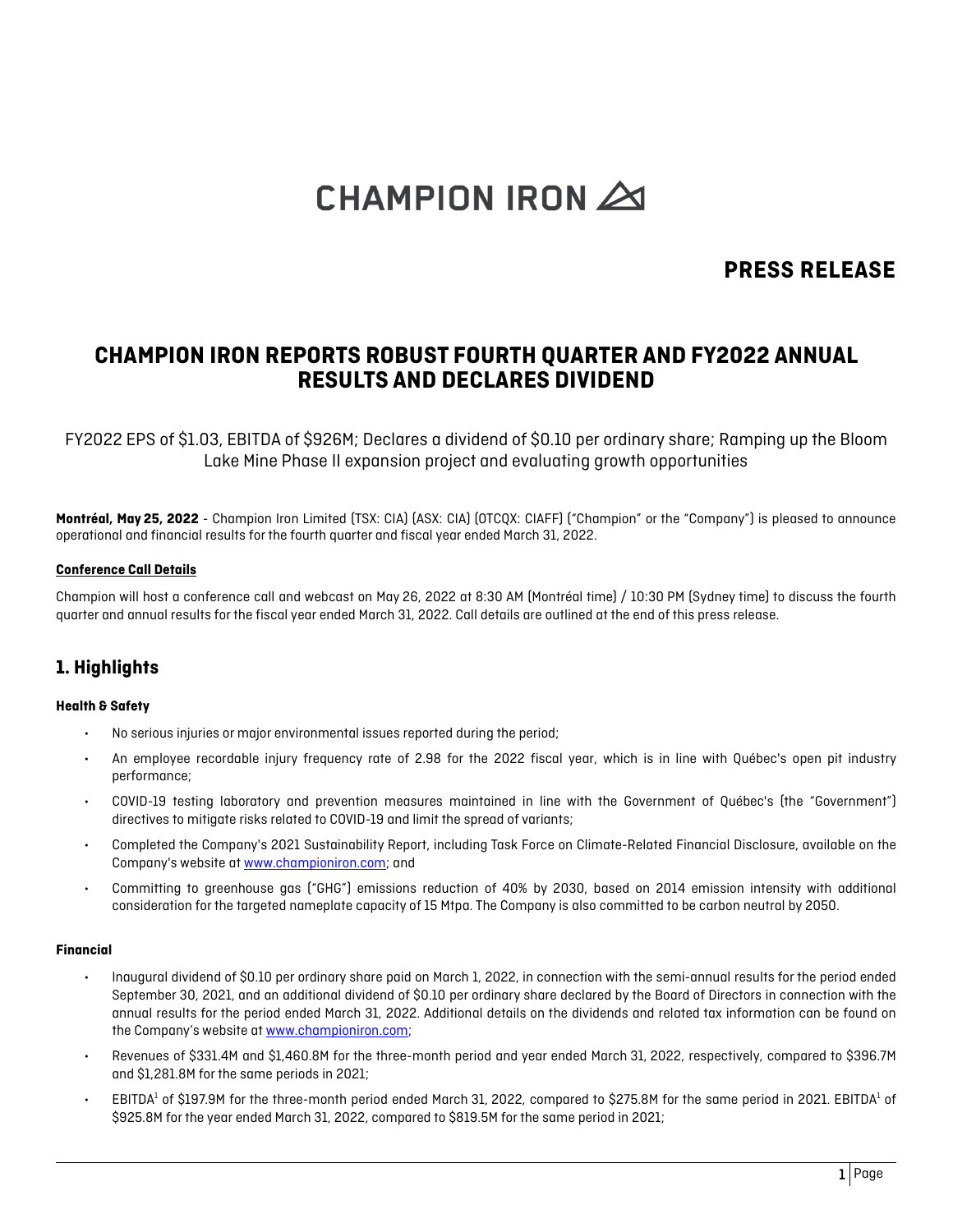- Net income of \$115.7M for the three-month period ended March 31, 2022 (EPS of \$0.23), compared to \$155.9M for the same period in 2021 (EPS of \$0.32). Net income of \$522.6M for the year ended March 31, 2022 (EPS of \$1.03), compared to \$464.4M for the same period in 2021 (EPS of \$0.97);
- Net cash flow from operating activities of \$4.3M for the three-month period ended March 31, 2022, representing an operating cash flow per share<sup>1</sup> of \$0.01, compared to \$228.6M or \$0.46 for the same period in 2021. Net cash flow from operating activities of \$470.4M for the year ended March 31, 2022, representing an operating cash flow per share1 of \$0.93, compared to \$624.4M or \$1.30 for the same period in 2021;
- Cash on hand<sup>1</sup> and restricted cash of \$396.4M as at March 31, 2022, compared to \$543.4M as at December 31, 2021 and \$680.5M as at March 31, 2021, reflecting the ongoing construction of the Phase II expansion project, working capital changes and the semiannual dividend payment on March 1, 2022; and
- US\$400.0M general purpose revolving facility agreement signed on May 24, 2022 (the "Revolving Facility"), which refinanced the previous Phase II credit facility (the "Credit Facility"), providing increased financial flexibility and enabling the Company to lift the restricted cash covenant of \$43.7M, and reduce its cost of capital. The Revolving Facility was underwritten by sophisticated global financiers, including Societe Generale, The Bank of Nova Scotia, The Toronto-Dominion Bank and The Royal Bank of Canada acting as mandated lead arrangers. The Company drew US\$180M on the Revolving Facility, equivalent to the Credit Facility balance as at March 31, 2022.

#### **Operations**

- Production of 1,869,000 wmt of high-grade 66.2% Fe concentrate for the three-month period ended March 31, 2022, compared to 2,011,400 wmt of high-grade 66.5% Fe concentrate for the same period in 2021. Production of 7,907,300 wmt of high-grade 66.2% Fe concentrate for the year ended March 31, 2022, compared to 8,001,200 wmt of high-grade 66.4% Fe for the same period in 2021;
- Fe recovery rate of 82.7% and 83.2% for the three-month period and year ended March 31, 2022, respectively, compared to a Fe recovery rate of 82.6% and 83.5%, respectively, for the same periods in 2021; and
- Free on Board ("FOB") total cash cost<sup>1</sup> of \$60.0/dmt (US\$47.4<sup>2</sup>/dmt) [C1] and \$58.9/dmt (US\$47.0<sup>2</sup>/dmt) for the three-month period and year ended March 31, 2022, respectively, compared to \$54.4/dmt (US\$43.0<sup>2</sup>/dmt) and \$54.2/dmt (US\$41.0<sup>2</sup>/dmt), respectively, for the same periods in 2021.

#### **Growth and Development**

- Ongoing feasibility study evaluating the reprocessing and infrastructure required to commercially produce a 69% Fe Direct Reduction ("DR") pellet feed product. The study of this proposed project, scaled to convert approximately half of Bloom Lake's increased nameplate capacity, is expected to be completed in mid-2022;
- Announcement of the entering into an acquisition agreement for the Pointe-Noire Iron Ore Pelletizing Facility located in Sept-Îles, Québec (the "Pellet Plant") on May 17, 2022, and announcement that the Company had entered into a memorandum of understanding with a major international steelmaking partner to evaluate the recommissioning of the Pellet Plant to produce DR grade pellets; and
- Advancing the Kamistiatusset iron ore project's (the "Kami Project") feasibility study, expected to be completed in the second half of calendar 2022, whereby the project is being evaluated for its capability to produce DR grade pellet feed product.

#### **Phase II Milestones**

- Phase II commissioning achieved ahead of schedule in late April 2022, despite pandemic-related challenges, positioning the Company to ramp up towards commercial production by the end of calendar 2022;
- Completion of the first rail shipments containing 24,304 wmt of high-grade 66.2% Fe iron ore concentrate from the Phase II project on May 3, 2022; and
- Cumulative investments of \$625.2M, including deposits, deployed on the project as at March 31, 2022.

Champion's CEO, Mr. David Cataford, said: "Delivering robust operational and financial results for our 2022 fiscal year, while completing our Phase II expansion project is a significant achievement highlighting our team's professionalism and perseverance. This year we will work to double Bloom Lake's nameplate capacity and further position our Company's contributions towards green steelmaking solutions. In addition to ongoing feasibility studies for our DR pellet feed project and the Kami Project, we also partnered with a global leader in the steel industry, in order to evaluate the opportunity to re-commission our recently acquired Pellet Plant in Pointe-Noire and produce DR pellets."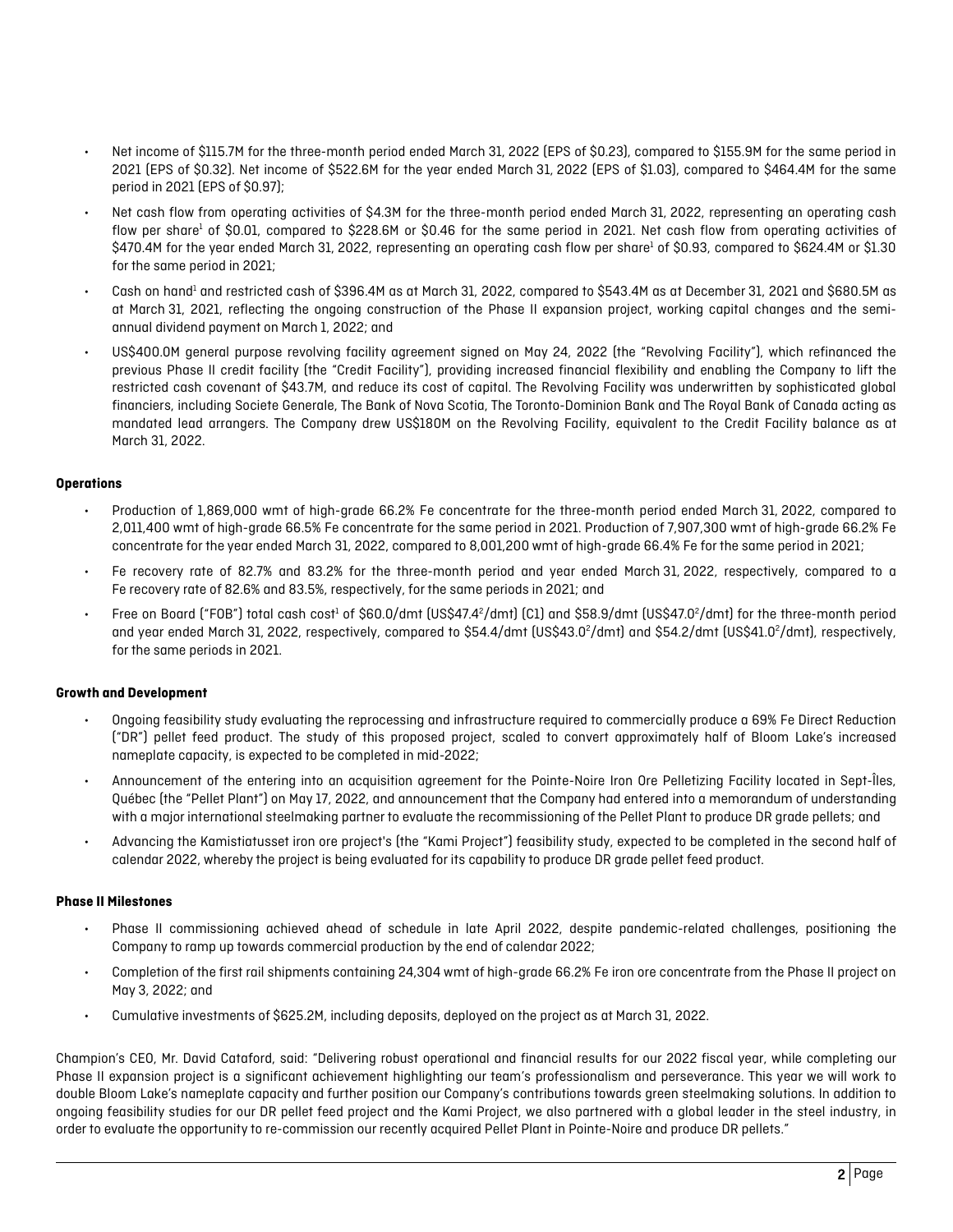# **2. Bloom Lake Phase II Commissioning**

During the three-month period ended March 31, 2022, the Company advanced the work required to commission its Phase II project. As such, the Company completed its first rail shipments containing 24,304 wmt of high-grade 66.2% Fe iron ore concentrate from the Phase II project on May 3, 2022. The Company's first saleable Phase II high-grade iron ore concentrate is expected to be shipped from the port of Sept-Îles in the first quarter of the 2023 fiscal year. This significant milestone represents a tangible step towards realizing Bloom Lake's potential to become one of the largest global suppliers of high-purity iron ore.

As the Company anticipates reaching commercial production at Phase II by the end of calendar 2022<sup>3</sup>, project milestones achieved and related works undertaken during the three-month period ended March 31, 2022 included:

- Water-based commissioning of multiple process systems and all ancillary services at the plant;
- Obtained provincial government approval for future expansion of the tailings facilities to accommodate the full life of mine plan, while awaiting final federal government authorization;
- Continuation of construction works; and
- Commissioning of the plant at the end of April 2022, with first rail shipments completed on May 3, 2022.

# **3. Decarbonization Initiatives**

As part of its ongoing efforts to minimize the environmental impact of its operations, the Company committed to GHG emissions reduction of 40% by 2030, based on 2014 emissions intensity with additional consideration for the targeted nameplate capacity of 15 Mtpa. The Company further committed to be carbon neutral by 2050. This GHG target is in line with the Paris Agreement 2 degrees Celsius scenarios, the Canadian government GHG reduction and the Science Based Targets initiative ("SBTi") frameworks. Towards this effort, the Company implemented a working group mandated to identify emissions reduction initiatives and evaluate resources required to deploy a program to reach its GHG emissions reduction objectives.

Recent initiatives include a partnership with Tugliq Energy Co. to initiate testing of electric pickup trucks designed for mining operations in Northern climates, which are expected to reduce emissions.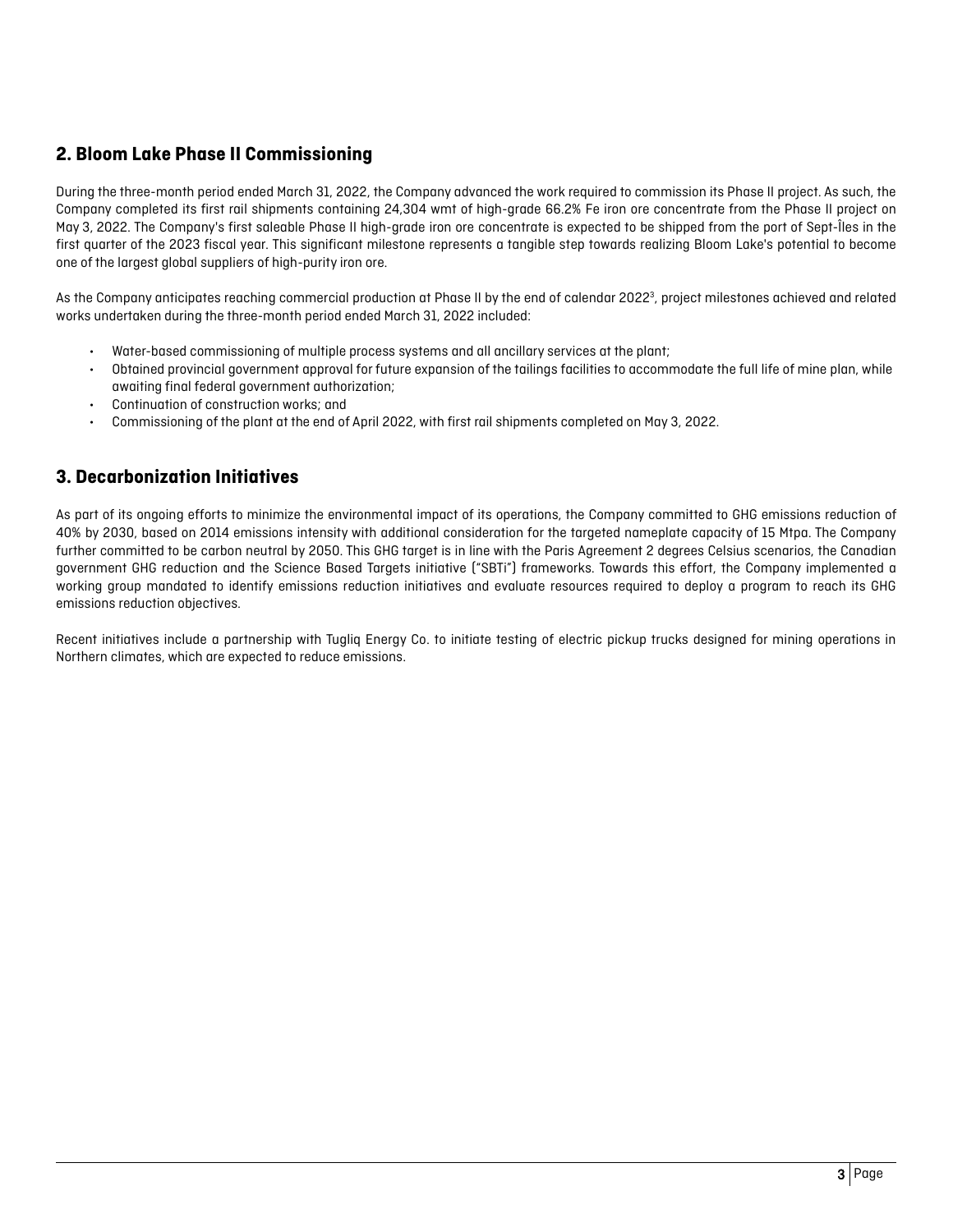# **4. Bloom Lake Mine Operating Activities**

|                                                 | <b>Three Months Ended</b><br>March 31, |           |          | <b>Year Ended</b><br>March 31, |            |          |  |
|-------------------------------------------------|----------------------------------------|-----------|----------|--------------------------------|------------|----------|--|
|                                                 | 2022                                   | 2021      | Variance | 2022                           | 2021       | Variance |  |
| <b>Operating Data</b>                           |                                        |           |          |                                |            |          |  |
| Waste mined and hauled (wmt)                    | 5,071,700                              | 3,796,300 | 34%      | 20,512,500                     | 15,481,100 | 33%      |  |
| Ore mined and hauled (wmt)                      | 5,388,200                              | 5,636,100 | (4%)     | 22,263,200                     | 21,571,700 | 3%       |  |
| Material mined and hauled (wmt)                 | 10,459,900                             | 9,432,400 | 11%      | 42,775,700                     | 37,052,800 | 15%      |  |
| Strip ratio                                     | 0.94                                   | 0.67      | 40%      | 0.92                           | 0.72       | 28%      |  |
| Ore milled (wmt)                                | 4,904,100                              | 5,237,800 | (6%)     | 20,972,100                     | 20,598,700 | 2%       |  |
| Head grade Fe (%)                               | 30.3                                   | 30.7      | (1%)     | 29.9                           | 30.7       | (3%)     |  |
| Fe recovery [%]                                 | 82.7                                   | 82.6      | $-\%$    | 83.2                           | 83.5       | $-\%$    |  |
| Product Fe [%]                                  | 66.2                                   | 66.5      | $-\%$    | 66.2                           | 66.4       | $-\%$    |  |
| Iron ore concentrate produced (wmt)             | 1,869,000                              | 2,011,400 | (7%)     | 7,907,300                      | 8,001,200  | (1%)     |  |
| Iron ore concentrate sold (dmt)                 | 1,889,900                              | 1,971,100 | [4%]     | 7,650,600                      | 7,684,500  | $-\%$    |  |
| <b>Financial Data</b> (in thousands of dollars) |                                        |           |          |                                |            |          |  |
| Revenues                                        | 331,376                                | 396,702   | (16%)    | 1,460,806                      | 1,281,815  | 14%      |  |
| Cost of sales                                   | 116,658                                | 110,299   | 6%       | 458,678                        | 428,882    | 7%       |  |
| Other expenses                                  | 26,648                                 | 14,591    | 83%      | 84.871                         | 43,693     | 94%      |  |
| Net finance costs                               | 2,269                                  | 5,430     | (58%)    | 11,045                         | 22.428     | (51%)    |  |
| Net income                                      | 115,653                                | 155,934   | [26%]    | 522,585                        | 464,425    | 13%      |  |
| EBITDA <sup>1</sup>                             | 197,938                                | 275,764   | (28%)    | 925,817                        | 819,477    | 13%      |  |
| Statistics (in dollars per dmt sold)            |                                        |           |          |                                |            |          |  |
| Gross average realized selling price            | 207.1                                  | 220.0     | (6%)     | 225.9                          | 182.3      | 24%      |  |
| Net average realized selling price <sup>1</sup> | 175.3                                  | 201.3     | (13%)    | 190.9                          | 166.8      | 14%      |  |
| Total cash cost $[CI \text{ cash cost}]^1$      | 60.0                                   | 54.4      | 10%      | 58.9                           | 54.2       | 9%       |  |
| All-in sustaining $cost1$                       | 70.5                                   | 65.1      | 8%       | 73.1                           | 62.8       | 16%      |  |
| Cash operating margin $1$                       | 104.8                                  | 136.2     | [23%]    | 117.8                          | 104.0      | 13%      |  |

#### **Operational Performance**

#### **Fourth Quarter of the 2022 Fiscal Year vs Fourth Quarter of the 2021 Fiscal Year**

In the three-month period ended March 31, 2022, 10,459,900 tonnes of material were mined and hauled, compared to 9,432,400 tonnes during the same period in 2021, an increase of 11%. The current strip ratio is in line with the revised mine plan, which includes preparation for Phase II operations. The increase in material movement was enabled through the utilization of additional operational equipment compared to the same prior-year period, offset by a longer haul cycle as material sourced from different pits, including those that deepened with mining activities over time, contributed to a longer haul cycle year-over-year.

The iron ore head grade for the three-month period ended March 31, 2022 was 30.3%, compared to 30.7% for the same period in 2021. The variation in head grade is attributable to the presence of some lower-grade ore being sourced and blended from different pits, which was anticipated and is in line with the mining plan and the LoM head grade average.

Additionally, the Company's average Fe recovery rate remained stable quarter-over-quarter as a result of a constant recovery circuit.

Bloom Lake produced 1,869,000 wmt of 66.2% Fe high-grade iron ore concentrate during the three-month period ended March 31, 2022, a decrease of 7%, compared to 2,011,400 wmt of 66.5% Fe during the same period in 2021. The slightly lower production is attributable to a lower head grade and lower throughput. The plant processed 4,904,100 tonnes of ore during the three-month period ended March 31, 2022, compared to 5,237,800 for the same prior-year period. The throughput for the period was negatively affected by the operational inefficiencies caused by the COVID-19 Omicron variant, together with minor unplanned maintenances.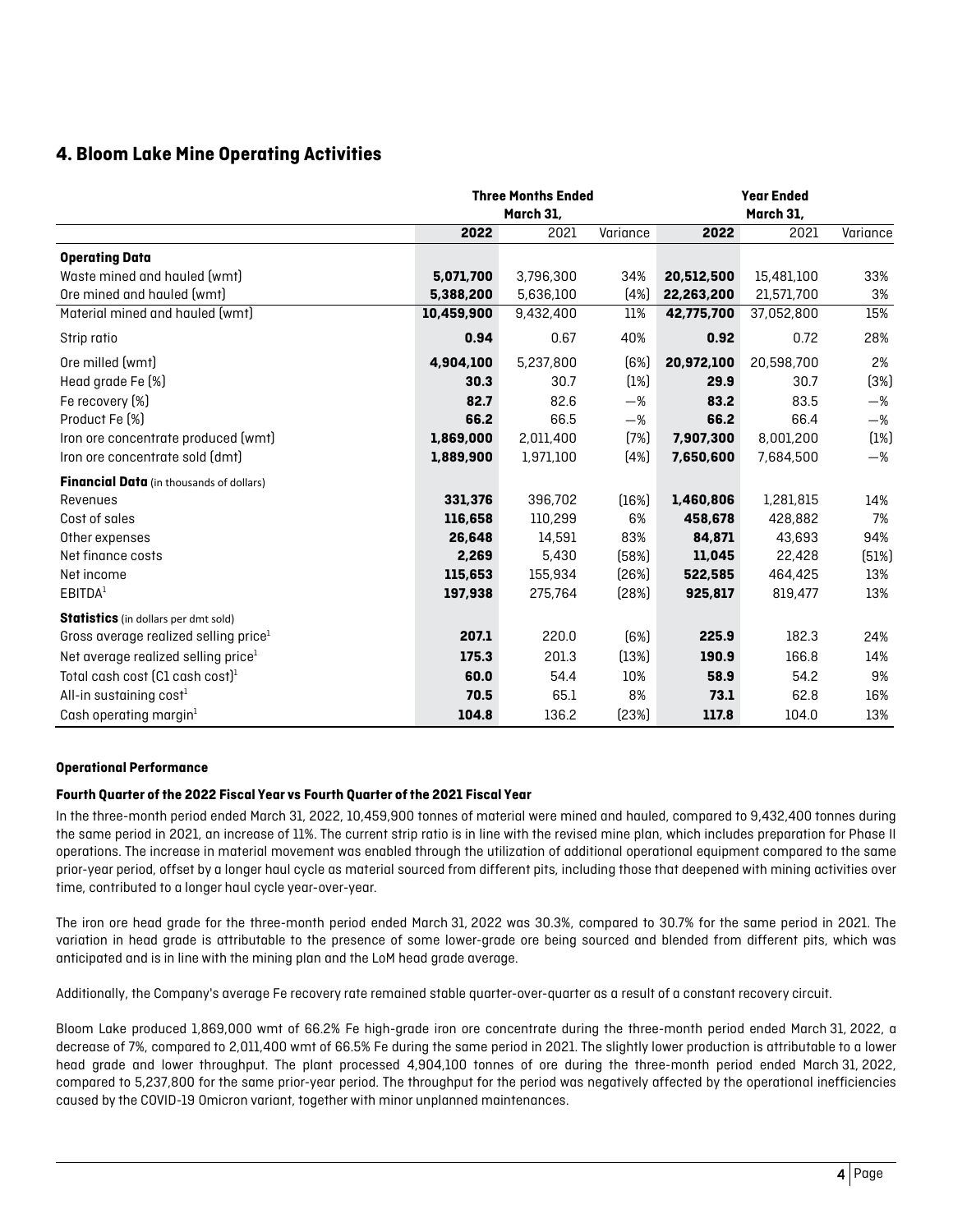#### **2022 Fiscal Year vs 2021 Fiscal Year**

On March 24, 2020, the Company announced the ramp-down of its operations following Government directives in response to the COVID-19 pandemic. Operations gradually ramped up following the Government's announcement in April 2020 that mining activities were to be considered a "priority service" in Québec. Early actions implemented by the Company in response to the COVID-19 pandemic minimized its impact on the Company and its operations. Once Government restrictions were lifted, the Company accelerated its mining activities and fully resumed its production capacity.

The Company mined and hauled 42,775,700 tonnes of material during the year ended March 31, 2022, compared to 37,052,800 tonnes for the same period in 2021. This increase in material mined and hauled is attributable to the utilization of additional operational equipment compared to the same prior-year period and the negative impact of the COVID-19 pandemic on several of the Company's other activities early in the comparative period. The strip ratio increased to 0.92 for the year ended March 31, 2022, compared to 0.72 for the same period in 2021. The strip ratio is consistent with the revised mine plan which includes preparation for Phase II operations.

The iron ore head grade of 29.9% for the year ended March 31, 2022 was attributable to different sourcing pits, compared to 30.7% for the same period in 2021 and is consistent with the LoM head grade average.

The plant processed 20,972,100 tonnes of ore during the year ended March 31, 2022, an increase of 2% over the same period in 2021. The iron ore concentrate produced remained stable during the year ended March 31, 2022 despite a lower head grade, compared to the same period in 2021, as a result of continuous improvements and operational innovations allowing the Company to increase throughput stability and reach a higher level of mill productivity.

# **5. Financial Performance**

#### **A**. **Revenues**

#### **Fourth Quarter of the 2022 Fiscal Year vs Fourth Quarter of the 2021 Fiscal Year**

During the three-month period ended March 31, 2022, 1,889,900 tonnes of high-grade iron ore concentrate were sold at the CFR China gross average realized price<sup>1</sup> of US\$164.1/dmt, before freight and other costs and provisional pricing adjustments, compared to US\$173.9/dmt for the same prior-year period. The decrease in gross average realized selling price<sup>1</sup> mainly reflects lower index prices during the three-month period ended March 31, 2022, compared to the same prior-year period. Despite lower index prices, the gross average realized selling price<sup>1</sup> of US\$164.1/dmt represents a premium of 15.9% over the benchmark IODEX 62% Fe CFR China Index ("P62") price for the period, compared to a premium of 4.2% for the same period in 2021.

The gross average realized selling price<sup>1</sup> of US\$164.1/dmt was slightly lower than the IODEX 65% Fe CFR China Index ("P65") average price of US\$169.7/dmt for the period due to the negative impact of sales based on backward-looking iron ore prices, when prices were substantially lower than the P65 index average for the period. The gross average realized selling price<sup>1</sup> also reflects the positive impact of sales at a determined price based on the average forward price of US\$185.7 at the expected settlement date for 691,100 tonnes which were in transit at the end of the period.

The average C3 Baltic Capesize Index ("C3") for the three-month period ended March 31, 2022 was US\$22.9/t compared to US\$18.0/t for the same period in 2021, representing an increase of 27%, which contributed to higher freight costs in the three-month period ended March 31, 2022, compared to the same prior-year period. The freight costs variation relative to the C3 index during the period was mainly due to the timing of the vessels' booking. A dynamic also arose where the lower C3 index during the period, likely due to lower Brazilian shipments, had somewhat disconnected with other bulk freight indices. As a result, vessel operators were not willing to book vessels using the C3 index when prices were low. The Company expects to benefit from the quarter's low freight index in the upcoming period for sales contracts based on fixed backward-looking indexes.

The net average realized selling price<sup>1</sup> of US\$139.1 for the three-month period ended March 31, 2022 was negatively impacted by a higher C3 index. Freight and other costs represented 23% of the gross average realized selling price for the period, compared to 13% for the same period in 2021, which represents a variation of US\$14.2/dmt. Provisional pricing adjustments on previous sales, which were directly correlated to the increase in the P65 index early in the quarter contributed to increasing the net average realized selling price<sup>1</sup>. During the three-month period ended March 31, 2022, the final price was established for the 856,200 tonnes of iron ore that were in transit as at December 31, 2021. Accordingly, during the three-month period ended March 31, 2022, net positive provisional pricing adjustments were recorded as an increase in revenues for the 856,200 tonnes, representing a positive impact of US\$12.2/dmt for the period, compared to US\$8.4/dmt for the same period in 2021.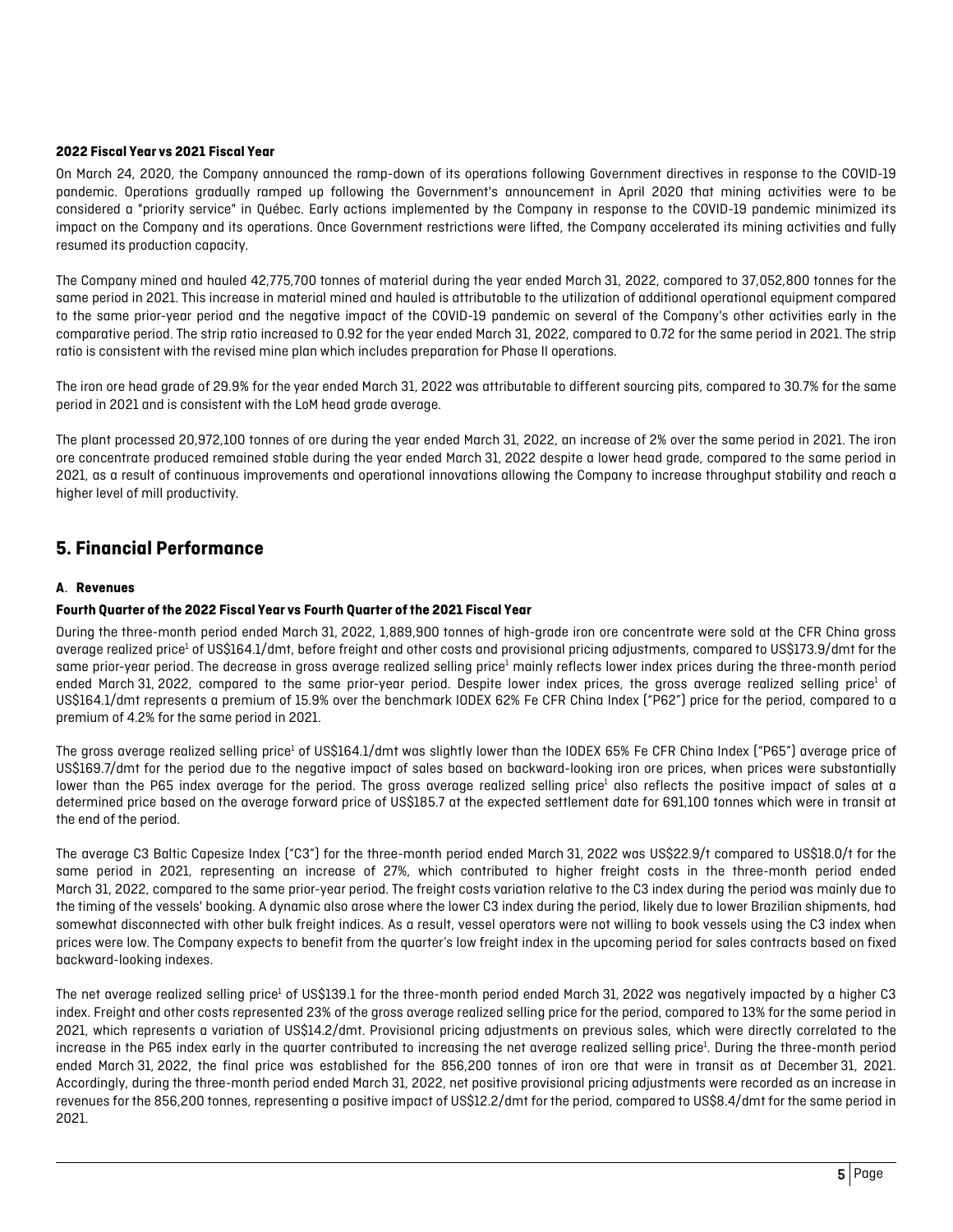After taking into account sea freight and other costs of US\$37.2/dmt and the positive provisional pricing adjustment of US\$12.2/dmt, the Company obtained a net average realized selling price<sup>1</sup> of US\$139.1/dmt (CA\$175.3/dmt) for its high-grade iron ore delivered to the end customer. Revenues totalled \$331,376,000 for the three-month period ended March 31, 2022 compared to \$396,702,000 for the same period in 2021, reflecting the lower net average realized selling price<sup>1</sup> as well as the negative volume impact attributable to the COVID-19 pandemic.

#### **2022 Fiscal Year vs 2021 Fiscal Year**

For the year ended March 31, 2022, the Company sold 7,650,600 tonnes of iron ore concentrate, mainly to customers in China, Japan, South Korea and Europe. While the high-grade iron ore P65 index price fluctuated between a low of US\$101.8/dmt and a high of US\$264.2/dmt during the year ended March 31, 2022, the Company sold its product at a gross average realized selling price<sup>1</sup> of US\$181.1/dmt. The gross average realized selling price is comparable to the average P65 high-grade index of US\$179.9/dmt for the period. The Company expects its iron ore concentrate pricing to continue tracking the P65 index in the long term.

Combining the gross average realized selling price<sup>1</sup> with the positive provisional pricing adjustment of US\$7.5/dmt, the Company sold its highgrade iron ore at a price of US\$188.6/dmt during the year ended March 31, 2022, compared to the P65 high-grade index average of US\$179.9/dmt. Deducting sea freight and other costs of US\$35.3/dmt, the Company obtained a net average realized selling price<sup>1</sup> of US\$153.3/dmt (CA\$190.9/dmt) for its high-grade iron ore. The increase in freight and other costs in the year ended March 31, 2022, compared to the same period in 2021, negatively impacted the net average realized selling price<sup>1</sup> for the period by US\$14.8/dmt. As such, revenues totalled \$1,460,806,000 for the year ended March 31, 2022, compared to \$1,281,815,000 for the same period in 2021, mainly as a result of a higher gross average realized selling price<sup>1</sup>, partially offset by higher freight and other costs and the negative impact of foreign exchange rates.

#### **B**. **Cost of Sales**

Cost of sales represents mining, processing, and mine site-related G&A expenses as well as rail and port operation costs. It also includes specific and incremental costs related to COVID-19.

For the three-month period ended March 31, 2022, the cost of sales totalled \$116,658,000, compared to \$110,299,000 for the same period in 2021. During the three-month period ended March 31, 2022, the total cash cost<sup>1</sup> or C1 cash cost<sup>1</sup> per tonne, excluding specific and incremental costs related to COVID-19, totalled \$60.0/dmt, compared to \$54.4/dmt for the same period in 2021. The total cash cost<sup>1</sup> for the three-month period ended March 31, 2022 was negatively impacted by fuel price increases, longer haul cycle times associated with the current mine plan, and the utilization of additional operational mining equipment in order to prepare for Phase II. Increased explosives costs also contributed to higher cash costs $1$  for the period.

For the year ended March 31, 2022, the Company produced high-grade iron ore at a total cash cost<sup>1</sup> amounting to \$58.9/dmt, compared to \$54.2/dmt for the year ended March 31, 2021. The variation is attributable to the same factors that affected the total cash cost<sup>1</sup> for the threemonth period ended March 31, 2022. In addition, minor unplanned maintenances contributed to the higher cash cost<sup>1</sup> for the year ended March 31, 2022.

#### **C. Net Income & EBITDA1**

#### **Fourth Quarter of the 2022 Fiscal Year vs Fourth Quarter of the 2021 Fiscal Year**

For the three-month period ended March 31, 2022, the Company generated net income of \$115,653,000 (EPS of \$0.23), compared to \$155,934,000 (EPS of \$0.32) for the same period in 2021. The net income was mainly affected by lower gross profits associated with a lower P65 index average price and higher sea freight and other costs during the period, as well as by lower volumes of iron ore concentrate sold, compared to the same prior-year period. The decrease in net income is partially offset by lower current income and mining taxes as a result of lower operating earnings.

For the three-month period ended March 31, 2022, the Company generated an EBITDA<sup>1</sup> of \$197,938,000, including non-cash share-based compensation and pre-commercial start-up costs for Phase II totalling \$12,654,000, representing an EBITDA margin<sup>1</sup> of 60%, compared to \$275,764,000, representing an EBITDA margin<sup>1</sup> of 70% for the same period in 2021. The decrease in EBITDA<sup>1</sup> period-over-period is primarily due to lower revenue from lower net average realized selling prices $^{\rm l}$ .

#### **2022 Fiscal Year vs 2021 Fiscal Year**

For the year ended March 31, 2022, the Company generated net income of \$522,585,000 (EPS of \$1.03), compared to \$464,425,000 (EPS of \$0.97) for the same period in 2021. The increase in net income is mainly due to higher gross profits and lower net finance costs mainly attributable to a lower foreign exchange loss for the period. The increase is partially offset by Bloom Lake Phase II start-up costs, higher G&A expenses and higher current income and mining taxes as a result of higher operating earnings.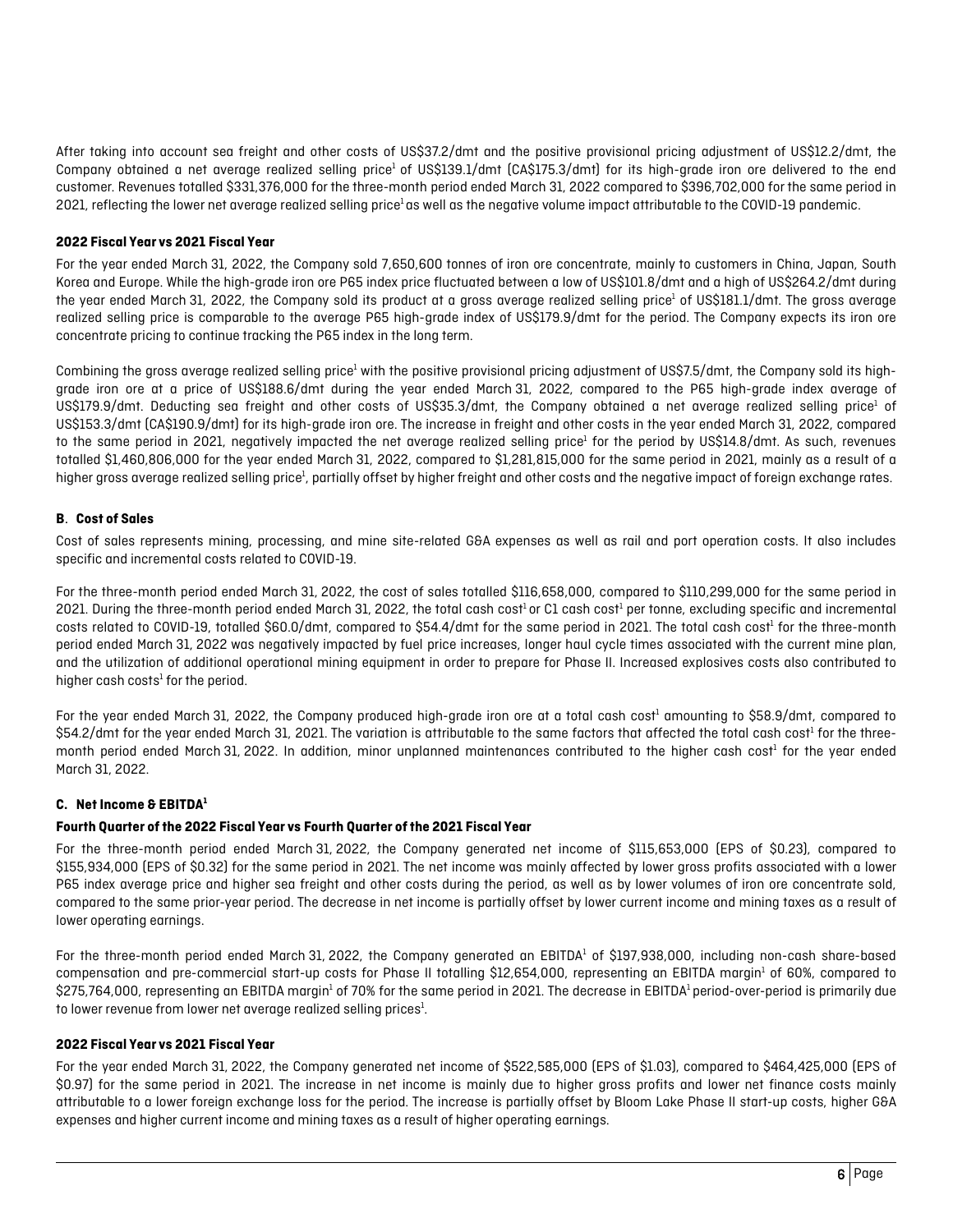For the year ended March 31, 2022, the Company generated an EBITDA<sup>1</sup> of \$925,817,000, representing an EBITDA margin<sup>1</sup> of 63%, compared to \$819,477,000, representing an EBITDA margin<sup>1</sup> of 64% for the same period in 2021. This increase in EBITDA<sup>1</sup> is mainly attributable to the increase in the net average realized selling price<sup>1</sup>, partially offset by higher production costs and pre-commercial start-up costs for Phase II.

#### **D.** AISC<sup>1</sup> and Cash Operating Margin<sup>1</sup>

During the three-month period ended March 31, 2022, the Company realized an AISC<sup>1</sup> of \$70.5/dmt, compared to \$65.1/dmt for the same period in 2021. The variation relates to higher total cash costs<sup>1</sup> and the negative impact of lower volumes of iron ore concentrate sold. Deducting the AISC<sup>1</sup> of \$70.5/dmt from the net average realized selling price<sup>1</sup> of \$175.3/dmt, the Company generated a cash operating margin<sup>1</sup> of \$104.8/dmt for each tonne of high-grade iron ore concentrate sold during the three-month period ended March 31, 2022, compared to \$136.2/dmt for the same prior-year period. The variation is mainly due to a lower net average realized selling price $1$  for the period.

During the year ended March 31, 2022, the Company recorded an AISC<sup>1</sup> of \$73.1/dmt, compared to \$62.8/dmt for the same period in 2021. The variation is due to higher total cash costs<sup>1</sup>, higher sustaining capital expenditures related to higher stripping and mining activities and higher investments made in tailings lifts associated with preventive and corrective interventions on two specific dikes. The cash operating margin<sup>1</sup> totalled \$117.8/dmt for the year ended March 31, 2022, compared to \$104.0/dmt for the same period in 2021. The variation is mainly due to a higher net average realized selling price $^{\text{1}}$ .

# **6. Reserves and Resources – As at March 31, 2022**

During the 2022 fiscal year, stripping activities commenced, as detailed in the National Instrument 43-101 – Standards of Disclosure for Mineral Projects ("NI 43-101") and the Joint Ore Reserves Committee ("JORC") Code (2012 edition) compliant technical report titled "Bloom Lake Mine – Feasibility Study Phase II" (the "Phase II Feasibility Study"), authored by BBA, Soutex and WSP Canada Inc., and dated June 20, 2019. As such, it is no longer relevant to report reserves and resources separately as Phase I and Phase II.

The Bloom Lake reserves and resources were subject to adjustments for new drilling, operational experience and depletion, due to iron ore being mined as of March 31, 2022. The Phase II Feasibility Study is available under the Company's filings at [www.sedar.com](http://www.sedar.com/) and on the ASX at [www.asx.com.au.](http://www.asx.com.au/)

The changes in resources and reserves between March 31, 2021 and March 31, 2022 are mostly due to the following:

- Change in the pit design in relation to the Phase II expansion detailed in the Phase II Feasibility Study;
- Adjustment of the geological domains due to the addition of new drill holes to the database;
- Adjustment of the estimation parameters used in modelling through calibration with results from operations; and
- Yearly depletion.

#### **Table 1: Bloom Lake Mineral Resources (million dmt)**

|                 |            |                 |                  | <b>Total Measured</b>  |                 |
|-----------------|------------|-----------------|------------------|------------------------|-----------------|
| <b>Property</b> | Group      | <b>Measured</b> | <b>Indicated</b> | <b>&amp; Indicated</b> | <b>Inferred</b> |
| Bloom Lake*     | Bloom Lake | 219             | 626              | 846                    | 129             |

#### **Table 2: Bloom Lake Mineral Reserves (million dmt)**

|                         |        |        |             |        | <b>Reserves Proven</b> |        |
|-------------------------|--------|--------|-------------|--------|------------------------|--------|
| <b>Property / Group</b> | Proven | Fe (%) | Probable    | Fe (%) | & Probable             | Fe (%) |
| Bloom Lake**            | 214    | 30.1   | 531<br>$ -$ | 28.3   | 745                    | 28.8   |

\* Bloom Lake mineral resources include Bloom Lake mineral reserves.

\*\* Proven tonnage of 214 Mt includes 1 Mt of stockpiles.

Additional details on other properties mineral resources and reserves can be found in section 11 – Reserves and Resources of the Company's Management's Discussion and Analysis ("MD&A") for the year ended March 31, 2022, available under the Company's profile on SEDAR at [www.sedar.com,](http://www.sedar.com/) on the ASX at [www.asx.com.au](http://www.asx.com.au/) and the Company's website a[t www.championiron.com.](http://www.championiron.com/)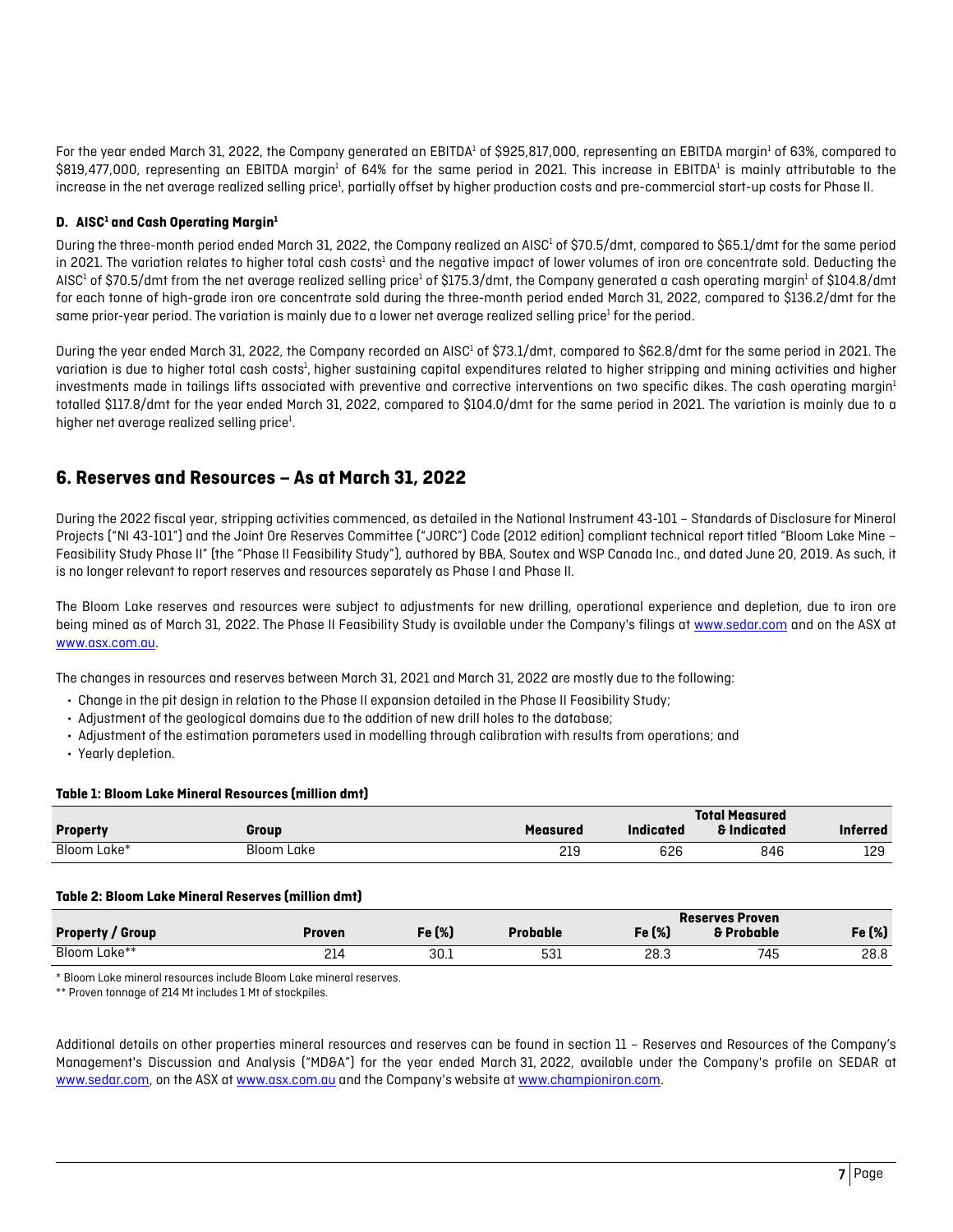# **7. Qualified Person and Data Verification**

Mr. Vincent Blanchet, P. Eng., Engineer at Quebec Iron Ore Inc., the Company's subsidiary and operator of Bloom Lake, is a "qualified person" as defined by NI 43-101 and has reviewed and approved, or has prepared, as applicable, the disclosure of the scientific and technical information contained in this press release and has confirmed that the relevant information is an accurate representation of the available data and studies for the relevant projects. Mr. Blanchet's review and approval does not include statements as to the Company's knowledge or awareness of new information or data or any material changes to the material assumptions and technical parameters underpinning the Phase II Feasibility Study. Mr. Blanchet is a member of the *Ordre des ingénieurs du Québec*.

# **8. Conference Call and Webcast Information**

A webcast and conference call to discuss the foregoing results will be held on May 26, 2022 at 8:30 AM (Montréal time) / 10:30 PM (Sydney time). Listeners may access a live webcast of the conference call from the Investors section of the Company's website at [www.championiron.com/investors/events-presentations](https://www.championiron.com/investors/events-presentations/) or by dialing toll free 1-888-390-0546 within North America or +1-800-076-068 from Australia.

An online archive of the webcast will be available by accessing the Company's website at [www.championiron.com/investors/events](https://www.championiron.com/investors/events-presentations/)[presentations.](https://www.championiron.com/investors/events-presentations/) A telephone replay will be available for one week after the call by dialing +1-888-390-0541 within North America or +1-416-764- 8677 overseas, and entering passcode 919862 #.

#### **About Champion Iron Limited**

Champion, through its subsidiary Quebec Iron Ore Inc., owns and operates the Bloom Lake Mining Complex, located on the south end of the Labrador Trough, approximately 13 km north of Fermont, Québec. Bloom Lake is an open-pit operation with two concentrators that primarily source energy from renewable hydroelectric power. The Bloom Lake Phase I and Phase II plants have a combined nameplate capacity of 15 Mtpa and produce a low contaminant high-grade 66.2% Fe iron ore concentrate with the proven ability to produce a 67.5% Fe direct reduction quality concentrate. Bloom Lake's high-grade and low contaminant iron ore products have attracted a premium to the Platts IODEX 62% Fe iron ore benchmark. The Company ships iron ore concentrate from Bloom Lake by rail, to a ship loading port in Sept-Îles, Québec, and sells its iron ore concentrate to customers globally, including in China, Japan, the Middle East, Europe, South Korea, India and Canada. In addition to the Bloom Lake Mining Complex, Champion owns a portfolio of exploration and development projects in the Labrador Trough, including the Kamistiatusset project located a few kilometres south-east of Bloom Lake, and the Consolidated Fire Lake North iron ore project, located approximately 40 km south of Bloom Lake.

#### **Cautionary Note Regarding Forward-Looking Statements**

#### **FORWARD-LOOKING STATEMENTS**

This press release includes certain information and statements that may constitute "forward-looking information" under applicable Canadian securities legislation. Forward-looking statements are statements that are not historical facts and are generally, but not always, identified by the use of words such as "plans", "expects", "is expected", "budget", "scheduled", "estimates", "continues", "forecasts", "projects", "predicts", "intends", "anticipates", "aims", "targets" or "believes", or variations of, or the negatives of, such words and phrases, or state that certain actions, events or results "may", "could", "would", "should", "might" or "will" be taken, occur or be achieved. Inherent in forward-looking statements are risks, uncertainties and other factors beyond the Company's ability to predict or control.

#### **SPECIFIC FORWARD-LOOKING STATEMENTS**

All statements other than statements of historical facts included in this press release that address future events, developments or performance that Champion expects to occur, including Management's expectations regarding:

(i) the Company's Phase II expansion project and its milestones, commissioning and impact on commercial production and on nameplate capacity, mining rate and shipping of iron ore concentrate and production volume; (ii) the development of green steelmaking solutions; (iii) the opportunity to re-commission the Pellet Plant in Pointe-Noire and produce DR pellets; (iv) GHG and CO2 emission reduction initiatives, objectives, targets and expectations; (v) the mitigation of risks related to COVID-19 and the limitation of the spread of variants; (vi) iron ore prices fluctuations and the correlation of the Company's iron ore concentrate pricing and the P65 index; (vii) the impact of exchange rates on commodity prices and the Company's financial results; (viii) benefits from low freight index; (ix) the future declaration and payment of dividends and the timing thereof; (x) the feasibility study to evaluate the reprocessing and infrastructure required for the commercial production of a 69% Fe DR pellet feed product, including the timing thereof; (xi) the acquisition of the Pointe-Noire Pellet Plant, its completion,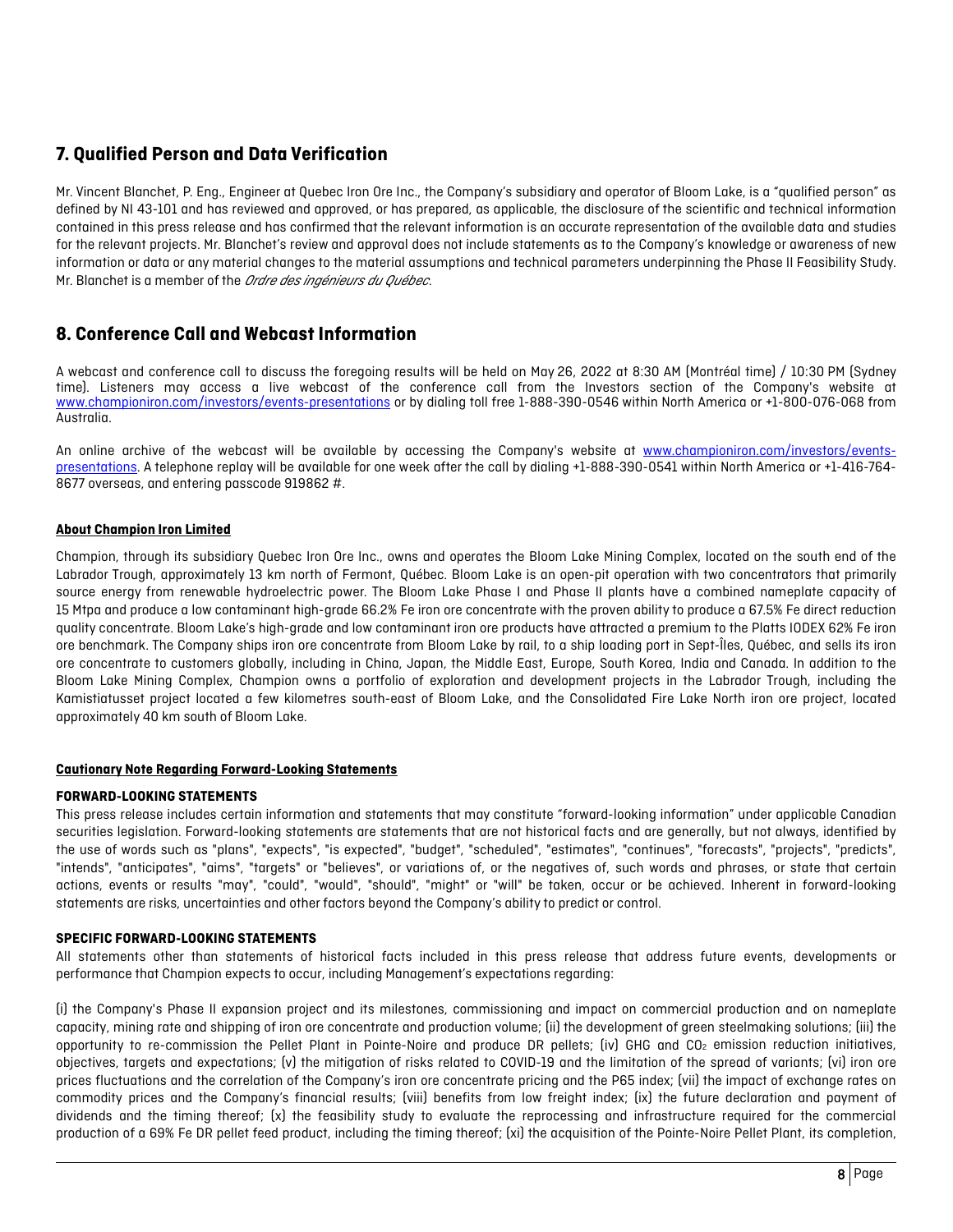expected benefits and opportunities for commercial production; (xii) the Company's strategy to evaluate its growth alternatives within its property portfolio; (xiii) the revision of the Kami Project scope and related feasibility study, including the timing thereof and potential production capabilities; and (xiv) the Company's growth, potential and opportunities generally are forward-looking statements.

#### **DEEMED FORWARD-LOOKING STATEMENTS**

Statements relating to "reserves" or "resources" are deemed to be forward-looking statements as they involve the implied assessment, based on certain estimates and assumptions, that the reserves and resources described exist in the quantities predicted or estimated and that the reserves can be profitably mined in the future. Actual reserves and resources may be greater or less than the estimates provided herein.

#### **RISKS**

Although Champion believes the expectations expressed in such forward-looking statements are based on reasonable assumptions, such forward-looking statements involve known and unknown risks, uncertainties and other factors, most of which are beyond the control of the Company, which may cause the Company's actual results, performance or achievements to differ materially from those expressed or implied by such forward-looking statements. Factors that could cause the actual results to differ materially from those expressed in forward-looking statements include, without limitation:

- the results of feasibility studies;
- changes in the assumptions used to prepare feasibility studies;
- project delays;
- continued availability of capital and financing and general economic, market or business conditions;
- general economic, competitive, political and social uncertainties;
- future prices of iron ore;
- future transportation costs, failure of plant, equipment or processes to operate as anticipated;
- delays in obtaining governmental approvals, necessary permitting or in the completion of development or construction activities;
- the effects of catastrophes and public health crises, including the impact of COVID-19 on the global economy, the iron ore market and Champion's operations;

as well as those factors discussed in the section entitled "Risk Factors" of the Company's 2022 Annual Report, Annual Information Form and MD&A for the fiscal year ended March 31, 2022, all of which are available on SEDAR at [www.sedar.com,](http://www.sedar.com/) the ASX at [www.asx.com.au](http://www.asx.com.au/) and the Company's website a[t www.championiron.com.](http://www.championiron.com/)

There can be no assurance that such information will prove to be accurate, as actual results and future events could differ materially from those anticipated in such forward-looking information. Accordingly, readers should not place undue reliance on forward-looking information.

#### **ADDITIONAL UPDATES**

All of Champion's forward-looking information contained in this press release is given as of the date hereof or such other date or dates specified in such statements and is based upon the opinions and estimates of Champion's Management and information available to Management as at the date hereof. Champion disclaims any intention or obligation to update or revise any of its forward-looking information, whether as a result of new information, future events or otherwise, except as required by law. If the Company does update one or more forwardlooking statements, no inference should be drawn that it will make additional updates with respect to those or other forward-looking statements. Champion cautions that the foregoing list of risks and uncertainties is not exhaustive. Investors and others should carefully consider the above factors as well as the uncertainties they represent and the risks they entail.

#### **Abbreviations**

Unless otherwise specified, all dollar figures stated herein are expressed in Canadian dollars, except for: (i) tabular amounts which are in thousands of Canadian dollars; and (ii) per share or per tonne amounts. The following abbreviations and definitions are used throughout this press release: US\$ (United States dollar), CA\$ (Canadian dollar), Fe (iron ore), wmt (wet metric tonnes), dmt (dry metric tonnes), Mtpa (million tonnes per annum), M (million), km (kilometers), LoM (life of mine), G&A (general and administrative), EBITDA (earnings before interest, tax, depreciation and amortization), AISC (all-in sustaining cost), EPS (earnings per share), Bloom Lake or Bloom Lake Mine (Bloom Lake Mining Complex) and Phase II (Phase II expansion project). IFRS refers to International Financial Reporting Standards. The utilization of "Champion" or the "Company" refers to Champion Iron Limited and/or one, or more, or all of its subsidiaries, as applicable.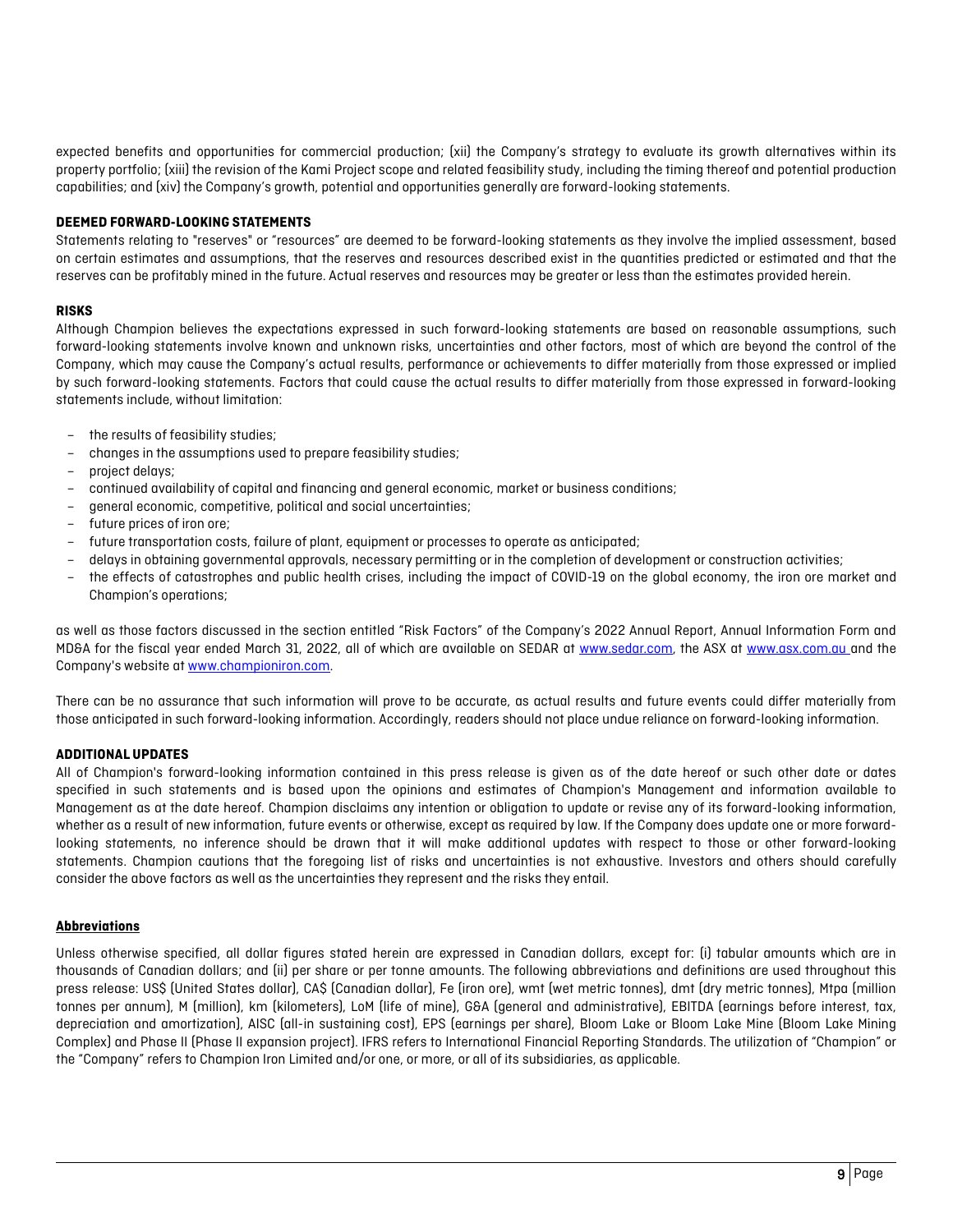#### **For further information, please contact:**

Michael Marcotte, CFA Senior Vice-President, Corporate Development and Capital Markets 514-316-4858, Ext. 128 *info@championiron.com* 

*For additional information on Champion Iron Limited, please visit our website at: [www.championiron.com.](http://www.championiron.com/)* 

This document has been authorized for release to the market by the CEO of Champion Iron Limited, David Cataford.

Copies of the Company's audited Consolidated Financial Statements and associated MD&A for the year ended March 31, 2022 are available under the Company's profile on SEDAR [\(www.sedar.com\)](http://www.sedar.com/), on the ASX [\(www.asx.com.au\)](http://www.asx.com.au/) and the Company's website [\(www.championiron.com\)](http://www.championiron.com/).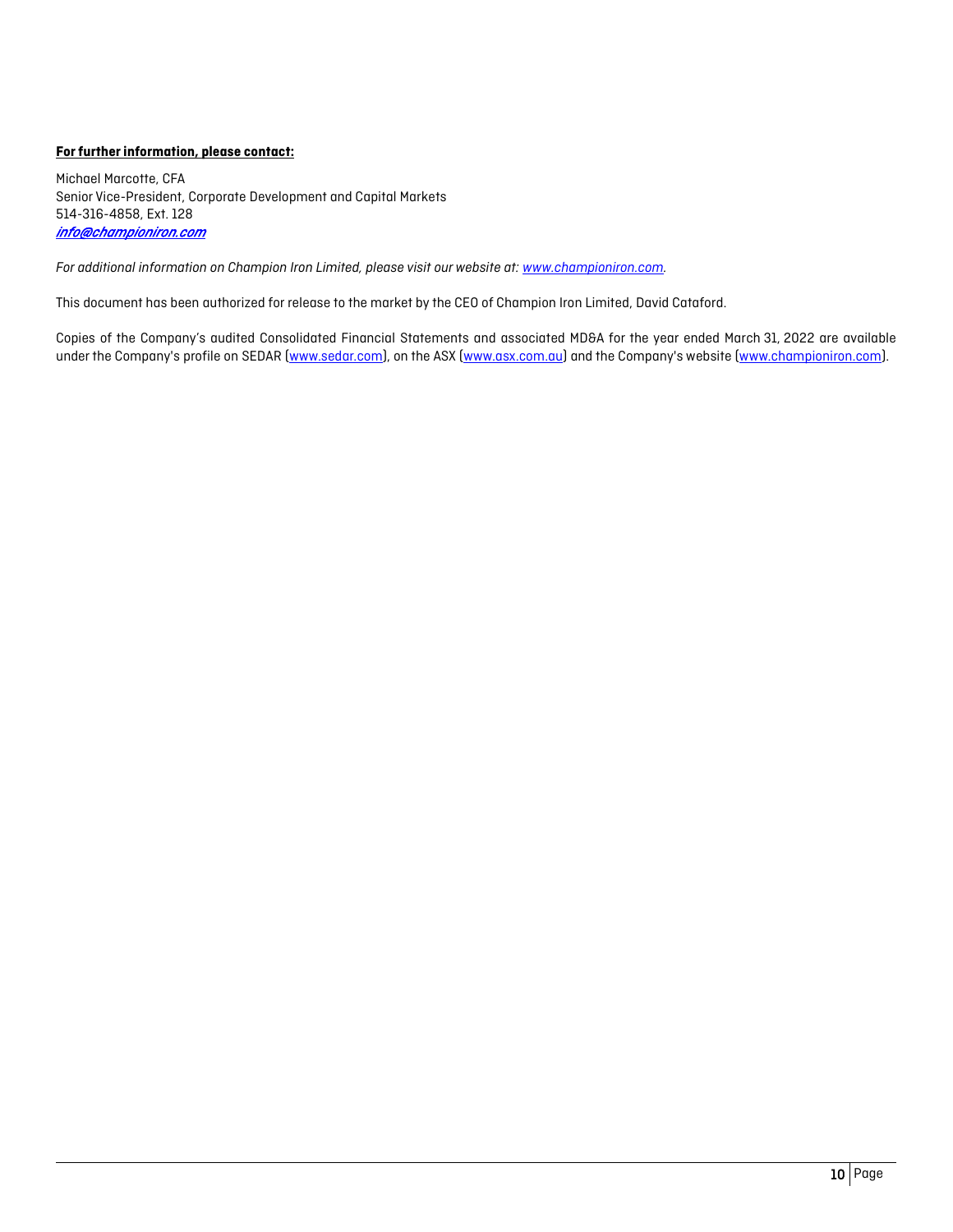#### **Non-IFRS and Other Financial Measures**

The Company has included certain non-IFRS financial measures, ratios and supplementary financial measures in this press release, as listed in the table below, to provide investors additional information to help them evaluate the underlying performance of the Company. These measures are mainly derived from the Financial Statements but do not have any standardized meaning prescribed by IFRS and, therefore, may not be comparable to similar measures presented by other companies. Management believes that these measures, in addition to conventional measures prepared in accordance with IFRS, provide investors with an improved ability to understand the results of the Company's operations. Non-IFRS and other financial measures should not be considered in isolation or as a substitute for measures of performance prepared in accordance with IFRS. The exclusion of certain items from non-IFRS financial measures does not imply that these items are necessarily nonrecurring.

#### Non-IFRS and Other Financial Measures Non-IFRS Financial Measures Earnings before income and mining taxes, net finance costs and depreciation Adjusted net income Net income plus incremental costs related to COVID-19 and Phase II start-up costs, less gain on disposal of non-current investments, and the related tax effect of these items Cash on hand Cash and cash equivalents plus short-term investments Non-IFRS Ratios<br>EBITDA margin EBITDA as a percentage of revenues Adjusted EPS Adjusted net income per basic weighted average number of ordinary shares outstanding Total cash cost or C1 cash cost per dmt sold Cost of sales before incremental costs related to COVID-19 divided by iron ore concentrate sold in dmt AISC per dmt sold Cost of sales before incremental costs related to COVID-19 plus sustaining capital expenditures and G&A expenses divided by iron ore concentrate sold in dmt Cash operating margin **Net average realized selling price less AISC** Gross average realized selling price or gross average realized FOB selling price per dmt sold Revenues before provisional pricing adjustments and freight and other costs divided by iron ore concentrate sold in dmt Cash profit margin Cash operating margin as a percentage of net average realized selling price Other Financial Measures Net average realized selling price or net average realized FOB selling price per dmt sold Revenues divided by iron ore concentrate sold in dmt Operating cash flow per share Net cash flow from (used in) operating activities per basic weighted average number of ordinary shares outstanding

#### **EBITDA and EBITDA Margin**

|                                       | <b>Three Months Ended</b> |         |           | <b>Year Ended</b> |
|---------------------------------------|---------------------------|---------|-----------|-------------------|
|                                       | March 31,                 |         |           | March 31,         |
|                                       | 2022                      | 2021    | 2022      | 2021              |
| (in thousands of dollars)             |                           |         |           |                   |
| Income before income and mining taxes | 181,312                   | 261.047 | 870,843   | 761,872           |
| Net finance costs                     | 2,269                     | 5,430   | 11,045    | 22,428            |
| Depreciation                          | 14,357                    | 9.287   | 43,929    | 35,177            |
| <b>EBITDA</b>                         | 197,938                   | 275.764 | 925,817   | 819,477           |
| Revenues                              | 331,376                   | 396.702 | 1,460,806 | 1,281,815         |
| <b>EBITDA</b> margin                  | 60%                       | 70%     | 63%       | 64%               |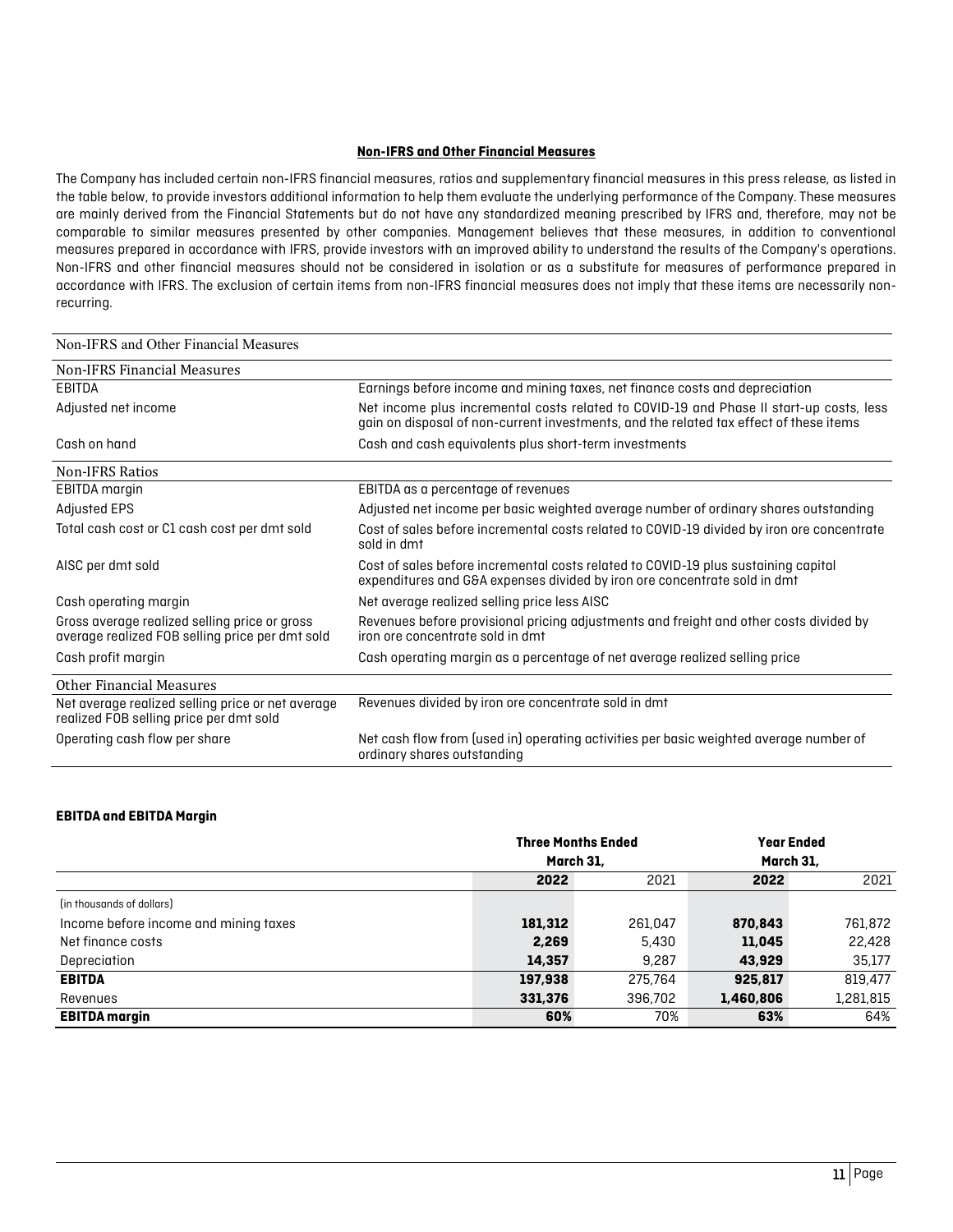### **Adjusted Net Income and Adjusted EPS**

|                                                     |                   | <b>Three Months Ended</b> |                   | <b>Year Ended</b> |
|-----------------------------------------------------|-------------------|---------------------------|-------------------|-------------------|
|                                                     | March 31, 2022    |                           | March 31, 2022    |                   |
|                                                     | <b>Net Income</b> | <b>EPS</b>                | <b>Net Income</b> | <b>EPS</b>        |
| (in thousands of dollars, except per share)         |                   |                           |                   |                   |
| Unadjusted                                          | 115,653           | 0.23                      | 522,585           | 1.03              |
| <b>Cash items</b>                                   |                   |                           |                   |                   |
| Gain on disposal of non-current investments         |                   | —                         | (176)             |                   |
| Incremental costs related to COVID-19               | 3,310             | 0.01                      | 7,843             | 0.02              |
| Bloom Lake Phase II start-up costs                  | 5,965             | 0.01                      | 17,752            | 0.03              |
|                                                     | 9,275             | 0.02                      | 25,419            | 0.05              |
| Tax effect of adjustments listed above <sup>1</sup> | (3,617)           | [0.01]                    | (10, 236)         | (0.02)            |
| <b>Adjusted</b>                                     | 121,311           | 0.24                      | 537,768           | 1.06              |

|                                                     | <b>Three Months Ended</b><br>March 31, 2021 |            | <b>Year Ended</b><br>March 31, 2021 |            |
|-----------------------------------------------------|---------------------------------------------|------------|-------------------------------------|------------|
|                                                     |                                             | <b>EPS</b> |                                     | <b>EPS</b> |
| (in thousands of dollars, except per share)         |                                             |            |                                     |            |
| Unadjusted                                          | 155,934                                     | 0.32       | 464,425                             | 0.97       |
| Non-cash item                                       |                                             |            |                                     |            |
| Loss on debt refinancing                            |                                             |            | 1,863                               |            |
| <b>Cash items</b>                                   |                                             |            |                                     |            |
| Gain on disposal of non-current investments         | (2, 332)                                    | [0.01]     | (2, 332)                            | [0.01]     |
| Incremental costs related to COVID-19               | 3,162                                       | 0.01       | 12,610                              | 0.03       |
|                                                     | 830                                         |            | 10,278                              | 0.02       |
| Tax effect of adjustments listed above <sup>1</sup> | (1, 265)                                    | [0.01]     | (5,885)                             | (0.01)     |
| <b>Adjusted</b>                                     | 155,499                                     | 0.31       | 470,681                             | 0.98       |

 $1$ The tax effect of adjustments is calculated using the applicable tax rate.

#### **Cash on Hand**

|                           | As at March 31, | As at March 31, |
|---------------------------|-----------------|-----------------|
|                           | 2022            | 2021            |
| (in thousands of dollars) |                 |                 |
| Cash and cash equivalents | 321,892         | 609,316         |
| Short-term investments    | 30,777          | 27,200          |
| Cash on hand              | 352,669         | 636,516         |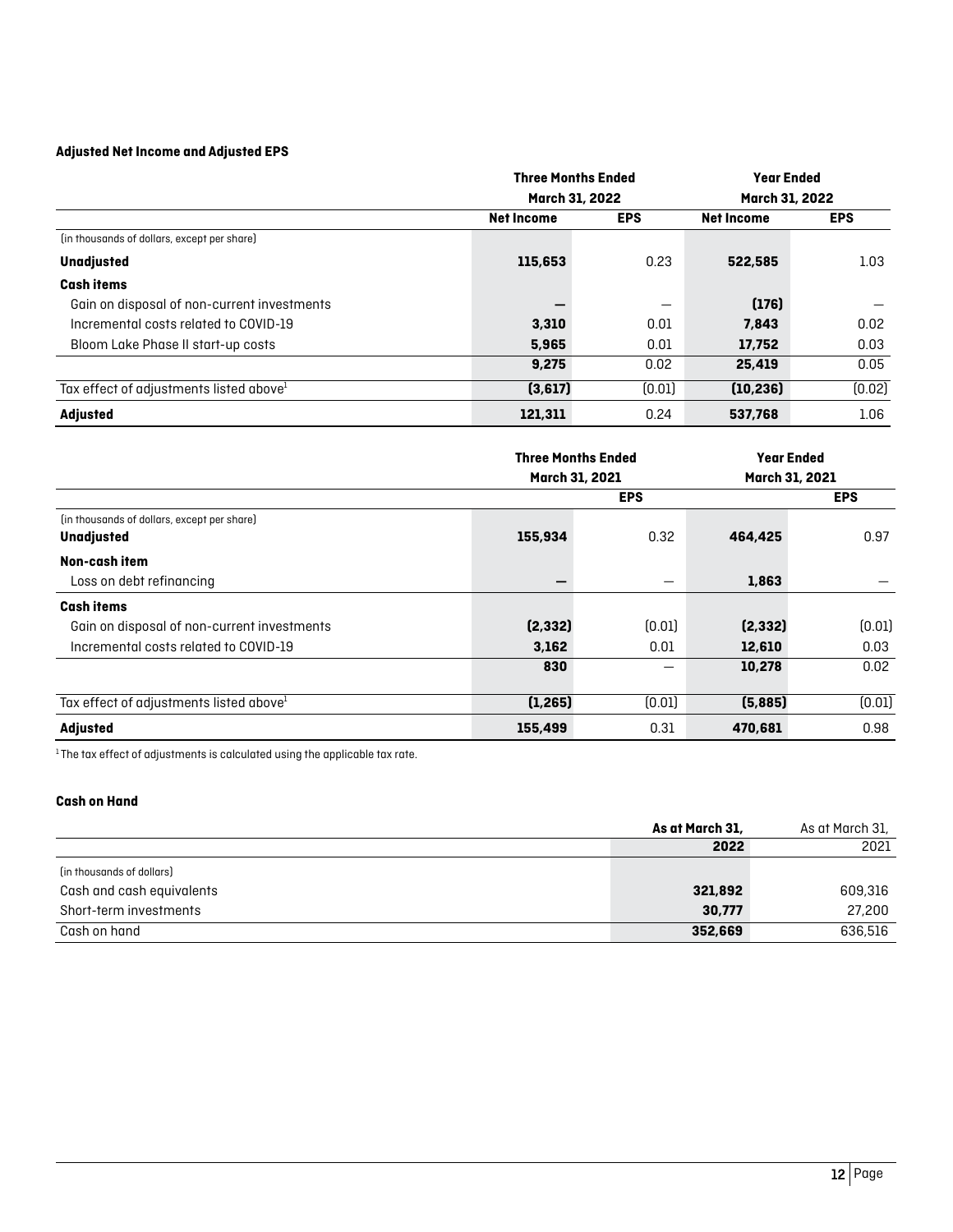#### **Total Cash Cost**

|                                             | <b>Three Months Ended</b><br>March 31, |           | <b>Year Ended</b><br>March 31, |           |
|---------------------------------------------|----------------------------------------|-----------|--------------------------------|-----------|
|                                             | 2022                                   | 2021      | 2022                           | 2021      |
| Per tonne sold                              |                                        |           |                                |           |
| Iron ore concentrate sold (dmt)             | 1,889,900                              | 1,971,100 | 7,650,600                      | 7,684,500 |
| (in thousands of dollars except per tonne)  |                                        |           |                                |           |
| Cost of sales                               | 116,658                                | 110.299   | 458,678                        | 428,882   |
| Less: Incremental costs related to COVID-19 | (3, 310)                               | (3,162)   | (7, 843)                       | (12, 610) |
|                                             | 113,348                                | 107.137   | 450,835                        | 416,272   |
| Total cash cost (per dmt sold)              | 60.0                                   | 54.4      | 58.9                           | 54.2      |

#### **All-In Sustaining Cost**

|                                             | <b>Three Months Ended</b> |           | <b>Year Ended</b> |           |
|---------------------------------------------|---------------------------|-----------|-------------------|-----------|
|                                             | March 31,                 |           | March 31.         |           |
|                                             | 2022                      | 2021      | 2022              | 2021      |
| Per tonne sold                              |                           |           |                   |           |
| Iron ore concentrate sold (dmt)             | 1,889,900                 | 1,971,100 | 7,650,600         | 7,684,500 |
| (in thousands of dollars except per tonne)  |                           |           |                   |           |
| Cost of sales                               | 116,658                   | 110.299   | 458,678           | 428,882   |
| Less: Incremental costs related to COVID-19 | (3,310)                   | (3,162)   | (7, 843)          | (12, 610) |
| Sustaining capital expenditures             | 11,743                    | 13,193    | 76,956            | 42.758    |
| G&A expenses                                | 8,094                     | 7.905     | 31,769            | 23,594    |
|                                             | 133,185                   | 128.235   | 559,560           | 482,624   |
| AISC (per dmt sold)                         | 70.5                      | 65.1      | 73.1              | 62.8      |

### **Cash Operating Margin and Cash Profit Margin**

|                                                   | <b>Three Months Ended</b> |           |           | <b>Year Ended</b> |
|---------------------------------------------------|---------------------------|-----------|-----------|-------------------|
|                                                   |                           | March 31, | March 31, |                   |
|                                                   | 2022                      | 2021      | 2022      | 2021              |
| Per tonne sold                                    |                           |           |           |                   |
| Iron ore concentrate sold (dmt)                   | 1,889,900                 | 1,971,100 | 7,650,600 | 7,684,500         |
| (in thousands of dollars except per tonne)        |                           |           |           |                   |
| Revenues                                          | 331,376                   | 396,702   | 1,460,806 | 1,281,815         |
| Net average realized selling price (per dmt sold) | 175.3                     | 201.3     | 190.9     | 166.8             |
| AISC (per dmt sold)                               | 70.5                      | 65.1      | 73.1      | 62.8              |
| <b>Cash operating margin (per dmt sold)</b>       | 104.8                     | 136.2     | 117.8     | 104.0             |
| <b>Cash profit margin</b>                         | 60%                       | 68%       | 62%       | 62%               |